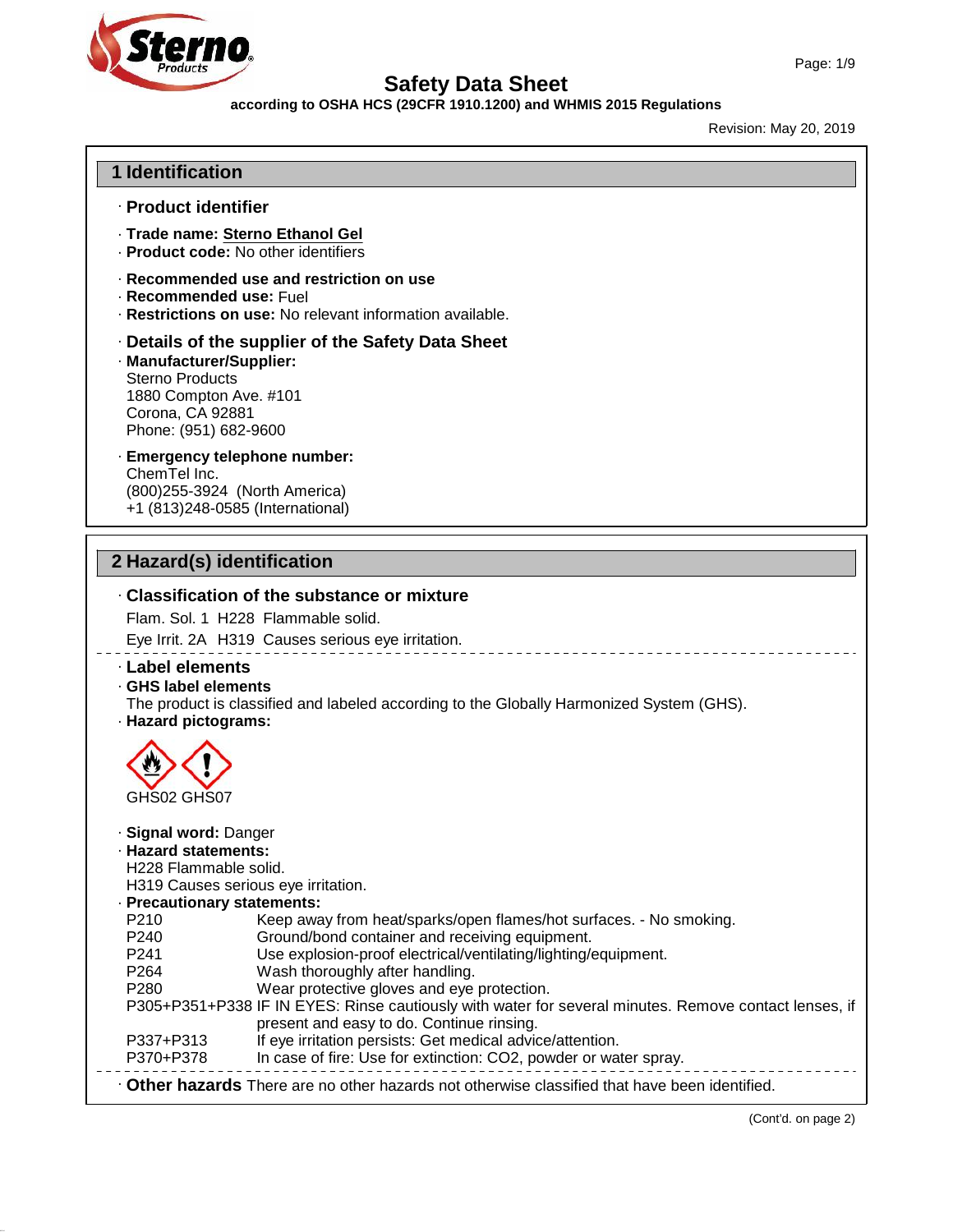## Ster И O

49.0.14

### **Safety Data Sheet**

#### **according to OSHA HCS (29CFR 1910.1200) and WHMIS 2015 Regulations**

Revision: May 20, 2019

#### **Trade name: Sterno Ethanol Gel**

(Cont'd. of page 1)

| . Chemical characterization: Mixtures                                                                                                                                                                                                                                                                                                                                                                                                                                   |                                                      |         |
|-------------------------------------------------------------------------------------------------------------------------------------------------------------------------------------------------------------------------------------------------------------------------------------------------------------------------------------------------------------------------------------------------------------------------------------------------------------------------|------------------------------------------------------|---------|
| Components:                                                                                                                                                                                                                                                                                                                                                                                                                                                             |                                                      |         |
| 64-17-5 Ethanol                                                                                                                                                                                                                                                                                                                                                                                                                                                         | Flam. Liq. 2, H225<br>$\bigcirc$ Eye Irrit. 2A, H319 | 50-100% |
| · Additional information:<br>For the wording of the listed Hazard Statements, refer to section 16.<br>For the listed ingredient(s), the identity and/or exact percentage(s) are being withheld as a trade secret.                                                                                                                                                                                                                                                       |                                                      |         |
| <b>4 First-aid measures</b>                                                                                                                                                                                                                                                                                                                                                                                                                                             |                                                      |         |
| · Description of first aid measures                                                                                                                                                                                                                                                                                                                                                                                                                                     |                                                      |         |
| . After inhalation: Supply fresh air; consult doctor in case of complaints.                                                                                                                                                                                                                                                                                                                                                                                             |                                                      |         |
| · After skin contact:                                                                                                                                                                                                                                                                                                                                                                                                                                                   |                                                      |         |
| Immediately wash with water and soap and rinse thoroughly.                                                                                                                                                                                                                                                                                                                                                                                                              |                                                      |         |
| If skin irritation continues, consult a doctor.                                                                                                                                                                                                                                                                                                                                                                                                                         |                                                      |         |
| · After eye contact:                                                                                                                                                                                                                                                                                                                                                                                                                                                    |                                                      |         |
| Remove contact lenses if worn.                                                                                                                                                                                                                                                                                                                                                                                                                                          |                                                      |         |
| Rinse opened eye for several minutes under running water. If symptoms persist, consult a doctor.<br>· After swallowing:                                                                                                                                                                                                                                                                                                                                                 |                                                      |         |
| Rinse out mouth and then drink plenty of water.                                                                                                                                                                                                                                                                                                                                                                                                                         |                                                      |         |
| Do not induce vomiting; immediately call for medical help.                                                                                                                                                                                                                                                                                                                                                                                                              |                                                      |         |
| · Most important symptoms and effects, both acute and delayed:                                                                                                                                                                                                                                                                                                                                                                                                          |                                                      |         |
| Headache                                                                                                                                                                                                                                                                                                                                                                                                                                                                |                                                      |         |
|                                                                                                                                                                                                                                                                                                                                                                                                                                                                         |                                                      |         |
|                                                                                                                                                                                                                                                                                                                                                                                                                                                                         |                                                      |         |
|                                                                                                                                                                                                                                                                                                                                                                                                                                                                         |                                                      |         |
|                                                                                                                                                                                                                                                                                                                                                                                                                                                                         |                                                      |         |
|                                                                                                                                                                                                                                                                                                                                                                                                                                                                         |                                                      |         |
|                                                                                                                                                                                                                                                                                                                                                                                                                                                                         |                                                      |         |
|                                                                                                                                                                                                                                                                                                                                                                                                                                                                         |                                                      |         |
|                                                                                                                                                                                                                                                                                                                                                                                                                                                                         |                                                      |         |
|                                                                                                                                                                                                                                                                                                                                                                                                                                                                         |                                                      |         |
|                                                                                                                                                                                                                                                                                                                                                                                                                                                                         |                                                      |         |
|                                                                                                                                                                                                                                                                                                                                                                                                                                                                         |                                                      |         |
|                                                                                                                                                                                                                                                                                                                                                                                                                                                                         |                                                      |         |
|                                                                                                                                                                                                                                                                                                                                                                                                                                                                         |                                                      |         |
|                                                                                                                                                                                                                                                                                                                                                                                                                                                                         |                                                      |         |
|                                                                                                                                                                                                                                                                                                                                                                                                                                                                         |                                                      |         |
| <b>Dizziness</b><br>Thirst<br>Medical supervision for at least 48 hours.<br>CO2, extinguishing powder or water spray. Fight larger fires with water spray or alcohol resistant foam.<br>In case of fire, the following can be released:<br>Carbon monoxide (CO)                                                                                                                                                                                                         |                                                      |         |
| Gastric or intestinal disorders<br>Unconsciousness<br>· Indication of any immediate medical attention and special treatment needed:<br><b>5 Fire-fighting measures</b><br>· Extinguishing media<br>· Suitable extinguishing agents:<br>· For safety reasons unsuitable extinguishing agents: None.<br>Special hazards arising from the substance or mixture<br>In certain fire conditions, traces of other toxic gases cannot be excluded.<br>· Advice for firefighters |                                                      |         |
| · Protective equipment:                                                                                                                                                                                                                                                                                                                                                                                                                                                 |                                                      |         |
| Wear self-contained respiratory protective device.                                                                                                                                                                                                                                                                                                                                                                                                                      |                                                      |         |
| Wear fully protective suit.<br>· Additional information: Cool endangered receptacles with water spray.                                                                                                                                                                                                                                                                                                                                                                  |                                                      |         |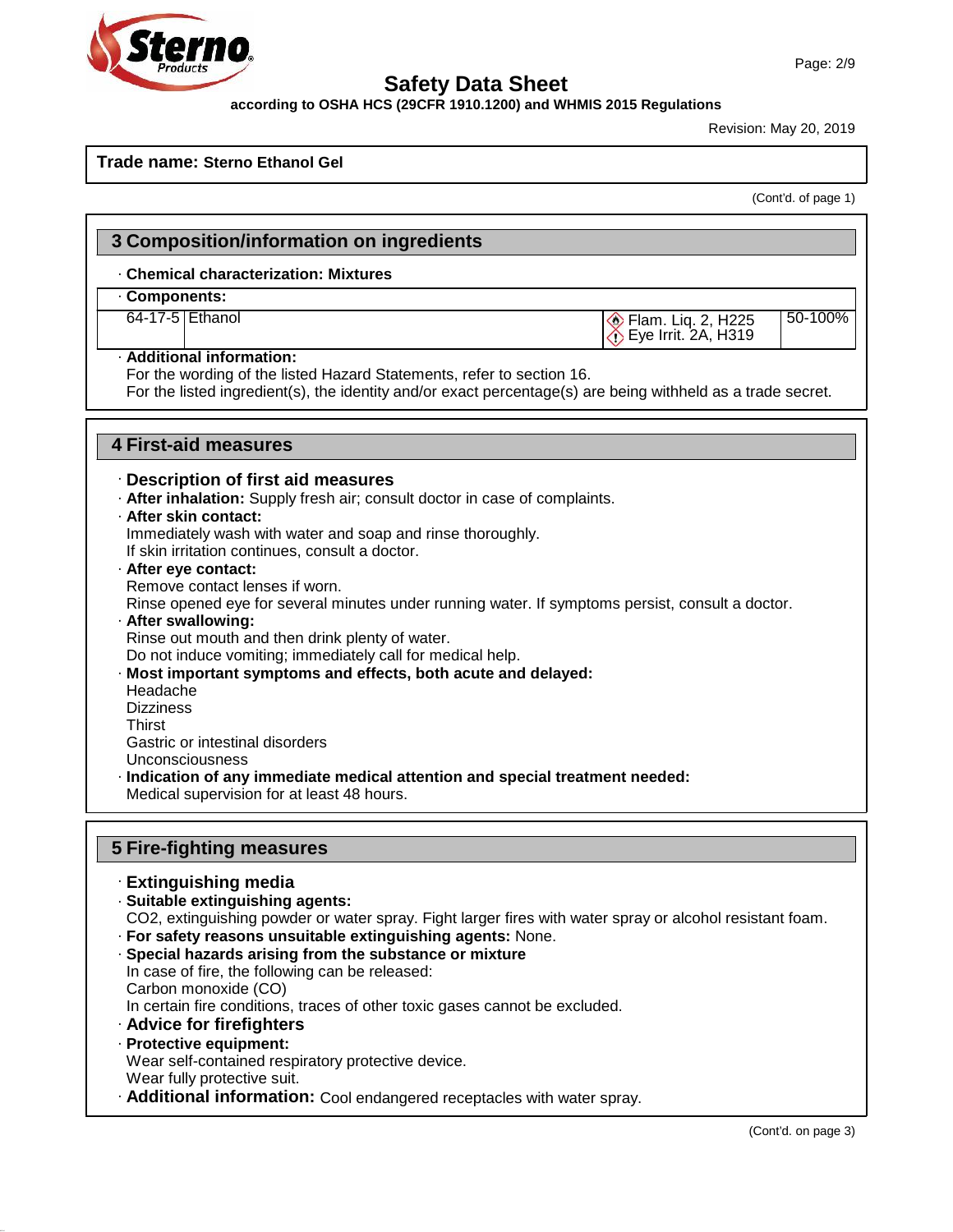

**according to OSHA HCS (29CFR 1910.1200) and WHMIS 2015 Regulations**

Revision: May 20, 2019

#### **Trade name: Sterno Ethanol Gel**

(Cont'd. of page 2)

#### **6 Accidental release measures**

· **Personal precautions, protective equipment and emergency procedures** Keep away from ignition sources.

Wear protective equipment. Keep unprotected persons away.

- · **Environmental precautions** Avoid release to the environment.
- · **Methods and material for containment and cleaning up**

Pick up mechanically. Clean the affected area carefully; suitable cleaners are: Warm water

Send for recovery or disposal in suitable receptacles.

· **Reference to other sections** See Section 7 for information on safe handling. See Section 8 for information on personal protection equipment. See Section 13 for disposal information.

#### **7 Handling and storage**

#### · **Handling**

- · **Precautions for safe handling:** Store in cool, dry place in tightly closed receptacles. Use only in well ventilated areas. · **Information about protection against explosions and fires:** Keep ignition sources away - Do not smoke. Protect from heat. Protect against electrostatic charges. · **Conditions for safe storage, including any incompatibilities** · **Requirements to be met by storerooms and receptacles:** Store in a cool location. Avoid storage near extreme heat, ignition sources or open flame. · **Information about storage in one common storage facility:** Not required. · **Further information about storage conditions:** Keep containers tightly sealed. Store receptacle in a well ventilated area.
- · **Specific end use(s)** No relevant information available.

#### **8 Exposure controls/personal protection**

#### · **Control parameters**

49.0.14

|                 | . Components with limit values that require monitoring at the workplace: |                     |
|-----------------|--------------------------------------------------------------------------|---------------------|
| 64-17-5 Ethanol |                                                                          |                     |
| PEL (USA)       | Long-term value: $1900 \text{ mg/m}^3$ , $1000 \text{ ppm}$              |                     |
| REL (USA)       | Long-term value: 1900 mg/m <sup>3</sup> , 1000 ppm                       |                     |
| TLV (USA)       | Short-term value: 1880 mg/m <sup>3</sup> , 1000 ppm                      |                     |
| EL (Canada)     | Short-term value: 1000 ppm                                               |                     |
|                 |                                                                          | (Cont'd. on page 4) |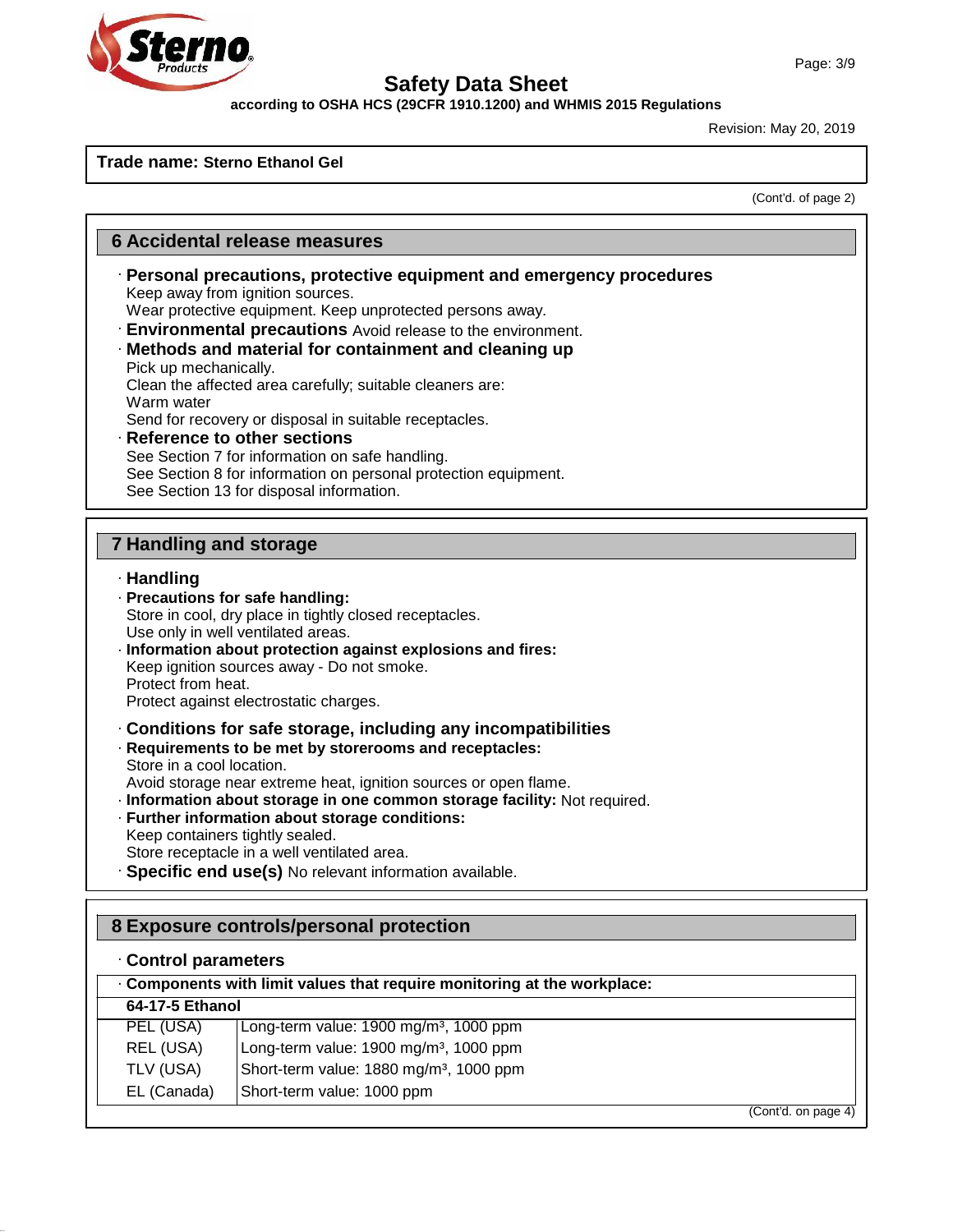



49.0.14

### **Safety Data Sheet**

#### **according to OSHA HCS (29CFR 1910.1200) and WHMIS 2015 Regulations**

Revision: May 20, 2019

|                              | (Cont'd. of page 3)                                                                                    |
|------------------------------|--------------------------------------------------------------------------------------------------------|
| EV (Canada)                  | Long-term value: 1,900 mg/m <sup>3</sup> , 1,000 ppm                                                   |
|                              | LMPE (Mexico)   Long-term value: 1000 ppm<br>A3                                                        |
| · Exposure controls          |                                                                                                        |
|                              | General protective and hygienic measures:                                                              |
|                              | The usual precautionary measures for handling chemicals should be followed.                            |
|                              | Wash hands before breaks and at the end of work.                                                       |
| Avoid contact with the eyes. |                                                                                                        |
|                              | · Engineering controls: No relevant information available.                                             |
| · Breathing equipment:       |                                                                                                        |
|                              |                                                                                                        |
|                              | Not required under normal conditions of use.                                                           |
|                              | For spills, respiratory protection may be advisable.                                                   |
|                              |                                                                                                        |
|                              | Gloves are advised for repeated or prolonged contact.                                                  |
|                              | Wear protective gloves to handle contents of damaged or leaking units.                                 |
| · Protection of hands:       | The glove material has to be impermeable and resistant to the product/ the substance/ the preparation. |
| · Eye protection:            |                                                                                                        |

· **Limitation and supervision of exposure into the environment** No special requirements.

· **Risk management measures** See Section 7 for additional information.

| · Information on basic physical and chemical properties |                                                                                                |
|---------------------------------------------------------|------------------------------------------------------------------------------------------------|
| · Appearance:                                           |                                                                                                |
| Form:                                                   | <b>Highly viscous</b>                                                                          |
| Color:                                                  | Pink                                                                                           |
| · Odor:                                                 | Alcohol-like                                                                                   |
| Odor threshold:                                         | Not determined.                                                                                |
| · pH-value:                                             | 7                                                                                              |
| · Melting point/Melting range:                          | Not determined.                                                                                |
| · Boiling point/Boiling range:                          | 78 °C (172.4 °F)                                                                               |
| · Flash point:                                          | 13 °C (55.4 °F)                                                                                |
| · Flammability (solid, gaseous):                        | Highly flammable.                                                                              |
| · Auto-ignition temperature:                            | 425 °C (797 °F)                                                                                |
| Decomposition temperature:                              | Not determined.                                                                                |
| Danger of explosion:                                    | Product is not explosive. However, formation of explosive air/<br>vapor mixtures are possible. |
| <b>Explosion limits</b>                                 |                                                                                                |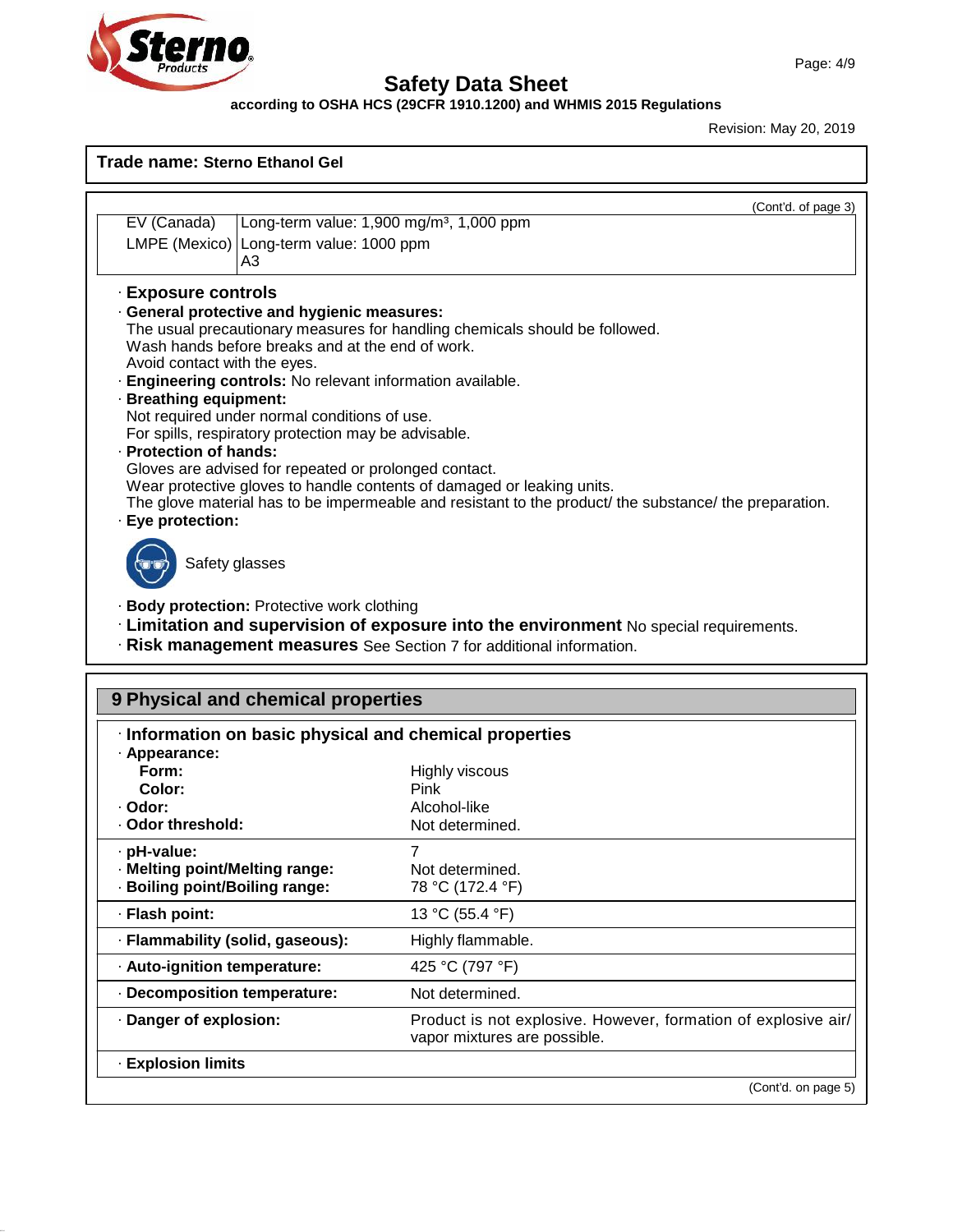

#### **according to OSHA HCS (29CFR 1910.1200) and WHMIS 2015 Regulations**

Revision: May 20, 2019

| Trade name: Sterno Ethanol Gel                             |                                        |                     |
|------------------------------------------------------------|----------------------------------------|---------------------|
|                                                            |                                        | (Cont'd. of page 4) |
| Lower:                                                     | $3.5$ Vol %                            |                     |
| Upper:                                                     | 15.0 Vol %                             |                     |
| . Oxidizing properties:                                    | Not determined.                        |                     |
| · Vapor pressure:                                          | 59 hPa (44.3 mm Hg)                    |                     |
| · Density:                                                 |                                        |                     |
| <b>Relative density:</b>                                   | $0.8$ g/cm <sup>3</sup> (6.68 lbs/gal) |                     |
| Vapor density:                                             | Not applicable.                        |                     |
| <b>Evaporation rate:</b>                                   | Not applicable.                        |                     |
| · Solubility in / Miscibility with                         |                                        |                     |
| Water:                                                     | Soluble.                               |                     |
| · Partition coefficient (n-octanol/water): Not determined. |                                        |                     |
| · Viscosity                                                |                                        |                     |
| Dynamic:                                                   | Not applicable.                        |                     |
| <b>Kinematic:</b>                                          | Not applicable.                        |                     |
| Other information                                          | No relevant information available.     |                     |

### **10 Stability and reactivity**

- · **Reactivity:** No relevant information available.
- · **Chemical stability:**

49.0.14

- · **Thermal decomposition / conditions to be avoided:** No decomposition if used according to specifications.
- · **Possibility of hazardous reactions** Can react violently with oxygen rich (oxidizing) material. Danger of Explosion. Flammable.
- Used empty containers may contain product gases which form explosive mixtures with air.
- · **Conditions to avoid** Excessive heat.
- · **Incompatible materials** Oxidizers
- · **Hazardous decomposition products** Carbon monoxide and carbon dioxide

| 11 Toxicological information<br>· Information on toxicological effects<br>· Acute toxicity: |        |                                                                                    |                     |
|---------------------------------------------------------------------------------------------|--------|------------------------------------------------------------------------------------|---------------------|
|                                                                                             |        | . LD/LC50 values that are relevant for classification:                             |                     |
| 64-17-5 Ethanol                                                                             |        |                                                                                    |                     |
| Oral                                                                                        | l LD50 | 7060 mg/kg $(\text{rat})$                                                          |                     |
|                                                                                             |        | Inhalative $\lfloor$ LC50/4h $\rfloor$ 20000 mg/l (rat)                            |                     |
| · Primary irritant effect:                                                                  |        |                                                                                    |                     |
|                                                                                             |        | . On the skin: Based on available data, the classification criteria are not met.   |                     |
|                                                                                             |        | . On the eye: Causes eye irritation.                                               |                     |
|                                                                                             |        | · Sensitization: Based on available data, the classification criteria are not met. |                     |
|                                                                                             |        |                                                                                    | (Cont'd. on page 6) |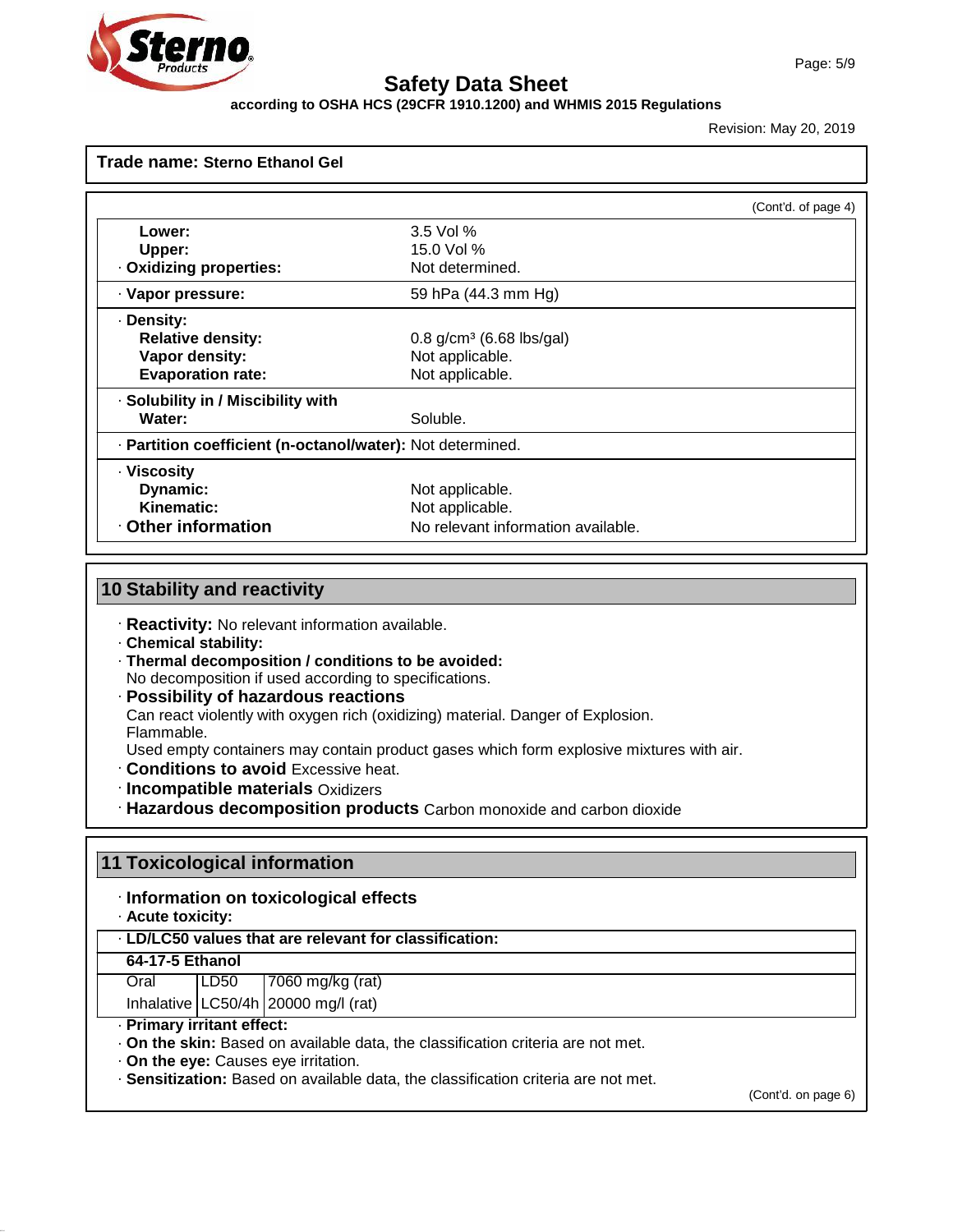

**according to OSHA HCS (29CFR 1910.1200) and WHMIS 2015 Regulations**

Revision: May 20, 2019

**Trade name: Sterno Ethanol Gel**

(Cont'd. of page 5)

· **IARC (International Agency for Research on Cancer):**

64-17-5 Ethanol 1

· **NTP (National Toxicology Program):**

None of the ingredients are listed.

· **OSHA-Ca (Occupational Safety & Health Administration):**

None of the ingredients are listed.

- · **Probable route(s) of exposure:**
- Ingestion.
- Inhalation.
- Eye contact. Skin contact.
- 
- · **Germ cell mutagenicity:** Based on available data, the classification criteria are not met.
- · **Carcinogenicity:** Based on available data, the classification criteria are not met.
- · **Reproductive toxicity:** Based on available data, the classification criteria are not met.
- · **STOT-single exposure:** Based on available data, the classification criteria are not met.
- · **STOT-repeated exposure:** Based on available data, the classification criteria are not met.
- · **Aspiration hazard:** Based on available data, the classification criteria are not met.

#### **12 Ecological information**

- · **Toxicity**
- · **Aquatic toxicity** No relevant information available.
- · **Persistence and degradability** Biodegradable.
- · **Bioaccumulative potential:** Does notaccumulate in organisms
- · **Mobility in soil:** No relevant information available.
- · **Additional ecological information**
- · **General notes:**

Do not allow undiluted product or large quantities of it to reach ground water, water course or sewage system.

· **Other adverse effects** No relevant information available.

#### **13 Disposal considerations**

#### · **Waste treatment methods**

· **Recommendation:**

49.0.14

Can be burned with household garbage after consulting with the waste disposal facility operator and the pertinent authorities and adhering to the necessary technical regulations.

The user of this material has the responsibility to dispose of unused material, residues and containers in compliance with all relevant local, state and federal laws and regulations regarding treatment, storage and disposal for hazardous and nonhazardous wastes.

- · **Uncleaned packagings**
- · **Recommendation:** Disposal must be made according to official regulations.
- · **Recommended cleansing agent:** Water, if necessary with cleansing agents.

(Cont'd. on page 7)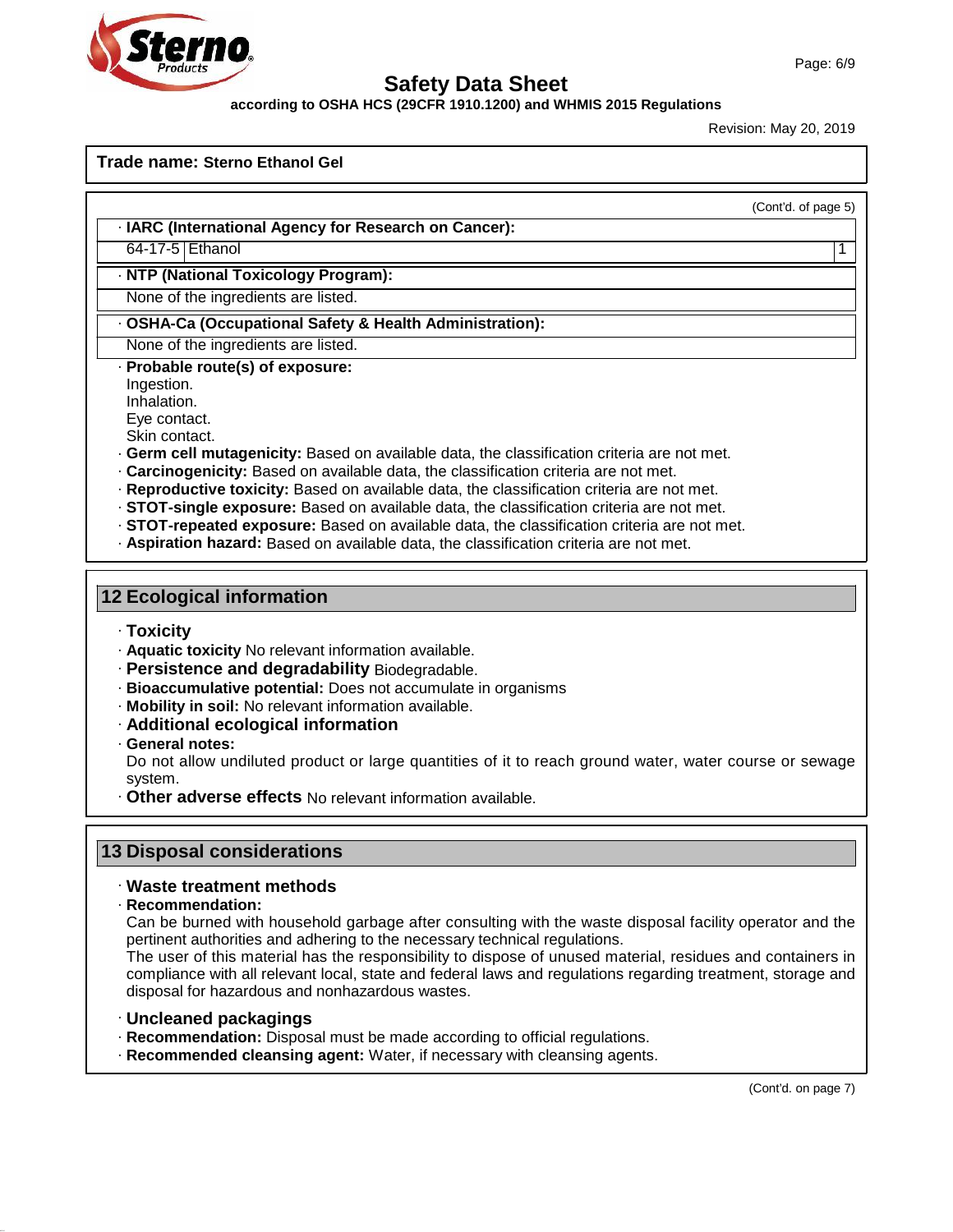# **Ster** O

49.0.14

### **Safety Data Sheet**

**according to OSHA HCS (29CFR 1910.1200) and WHMIS 2015 Regulations**

Revision: May 20, 2019

#### **Trade name: Sterno Ethanol Gel**

(Cont'd. of page 6)

| <b>14 Transport information</b>                                              |                                                                                               |
|------------------------------------------------------------------------------|-----------------------------------------------------------------------------------------------|
|                                                                              |                                                                                               |
| · UN-Number<br>· DOT, ADR/RID/ADN, IMDG, IATA                                | <b>UN1325</b>                                                                                 |
| $\cdot$ UN proper shipping name<br>· DOT, ADR/RID/ADN, IMDG, IATA            | FLAMMABLE SOLID, ORGANIC, N.O.S. (Ethanol)                                                    |
| · Transport hazard class(es)                                                 |                                                                                               |
| $\cdot$ DOT                                                                  |                                                                                               |
|                                                                              |                                                                                               |
| · Class                                                                      | 4.1                                                                                           |
| · Label                                                                      | 4.1                                                                                           |
| · ADR/RID/ADN                                                                |                                                                                               |
|                                                                              |                                                                                               |
| · Class                                                                      | 4.1 $(F1)$                                                                                    |
| · Label                                                                      | 4.1                                                                                           |
| · IMDG, IATA                                                                 |                                                                                               |
| · Class                                                                      | 4.1                                                                                           |
| · Label                                                                      | 4.1                                                                                           |
| · Packing group<br>· DOT, ADR/RID/ADN, IMDG, IATA                            | $\mathbf{I}$                                                                                  |
| <b>Environmental hazards</b>                                                 |                                                                                               |
| · Marine pollutant:                                                          | <b>No</b>                                                                                     |
| · Special precautions for user                                               | Warning: Flammable solids, self-reactive substances<br>and solid desensitised explosives      |
| Danger code (Kemler):<br>· EMS Number:                                       | 33<br>$F-A, S-G$                                                                              |
| · Transport in bulk according to Annex II of<br>MARPOL73/78 and the IBC Code | Not applicable.                                                                               |
| · Transport/Additional information:                                          |                                                                                               |
| $\cdot$ DOT                                                                  |                                                                                               |
|                                                                              |                                                                                               |
|                                                                              | Limited Quantity for packages less than 30 kg gross and inner packagings less than 1 kg each. |
|                                                                              |                                                                                               |
|                                                                              | (Cont'd. on page 8)                                                                           |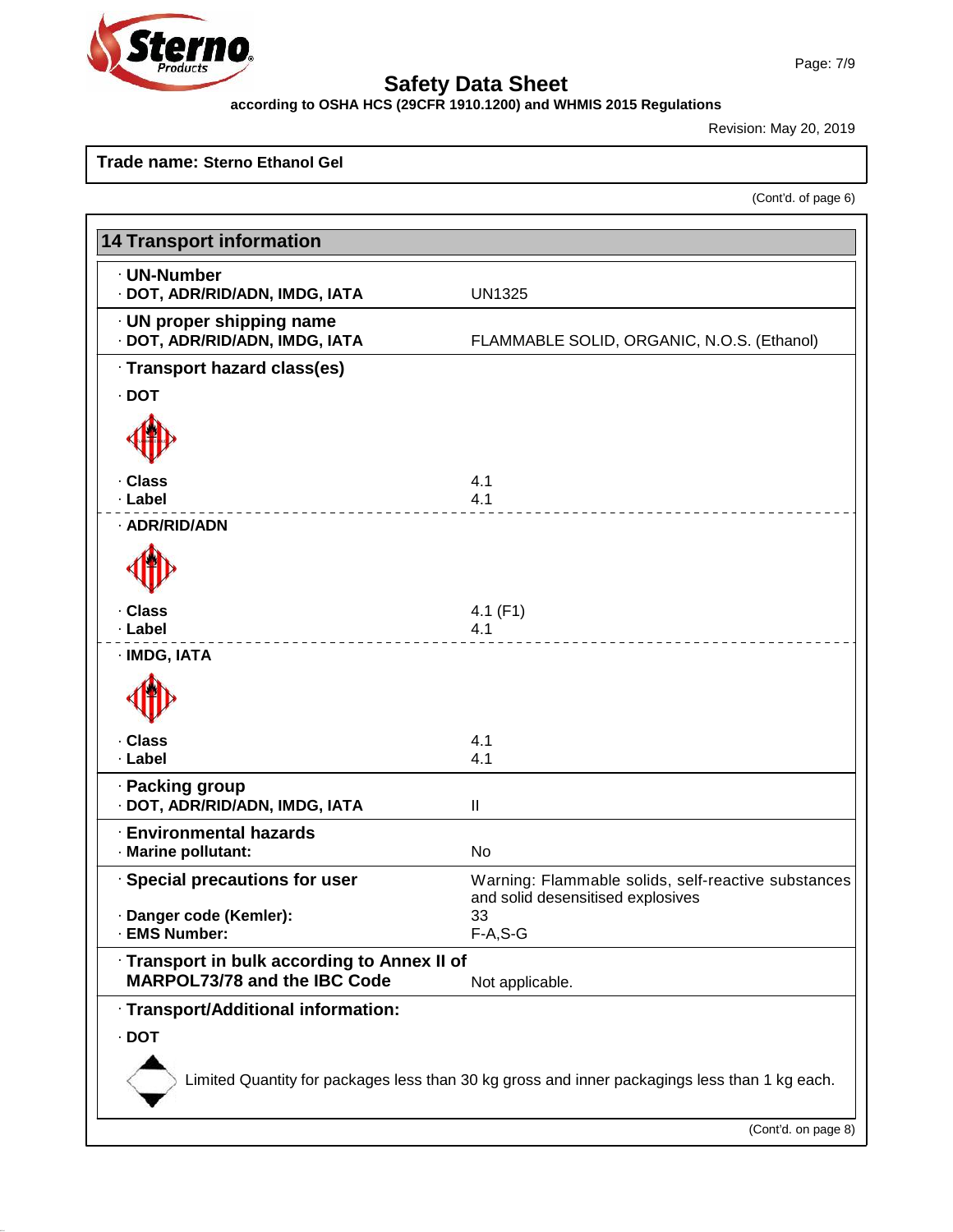

**according to OSHA HCS (29CFR 1910.1200) and WHMIS 2015 Regulations**

Revision: May 20, 2019

#### **Trade name: Sterno Ethanol Gel**

|                        |                                                                                                  | (Cont'd. of page 7) |
|------------------------|--------------------------------------------------------------------------------------------------|---------------------|
| · Hazardous substance: | 1 lbs, 0.454 kg                                                                                  |                     |
| · ADR/RID/ADN          |                                                                                                  |                     |
|                        | Limited Quantity for packages less than 30 kg gross and inner packagings less than 1 kg each.    |                     |
| · IMDG                 |                                                                                                  |                     |
|                        | Limited Quantity for packages less than 30 kg gross and inner packagings less than 1 kg each.    |                     |
| · IATA                 |                                                                                                  |                     |
| 5 kg net.              | Limited Quantity for packages less than 30 kg gross and inner packagings less than 0.5 kg each / |                     |

#### **15 Regulatory information**

- · **Safety, health and environmental regulations/legislation specific for the substance or mixture**
- · **United States (USA)**
- · **SARA**

49.0.14

· **Section 302 (extremely hazardous substances):**

None of the ingredients are listed.

· **Section 355 (extremely hazardous substances):**

None of the ingredients are listed.

· **Section 313 (Specific toxic chemical listings):**

None of the ingredients are listed.

· **TSCA (Toxic Substances Control Act)**

All ingredients are listed or exempt.

· **Proposition 65 (California)**

· **Chemicals known to cause cancer:**

Ethanol - listing refers specifically to alcoholic beverage consumption and is notapplicable for product. 64-17-5 Ethanol

· **Chemicals known to cause developmental toxicity for females:** None of the ingredients are listed. · **Chemicals known to cause developmental toxicity for males:** None of the ingredients are listed. · **Chemicals known to cause developmental toxicity:** Ethanol - listing refers specifically to alcoholic beverage consumption and is notapplicable for product.

64-17-5 Ethanol

(Cont'd. on page 9)